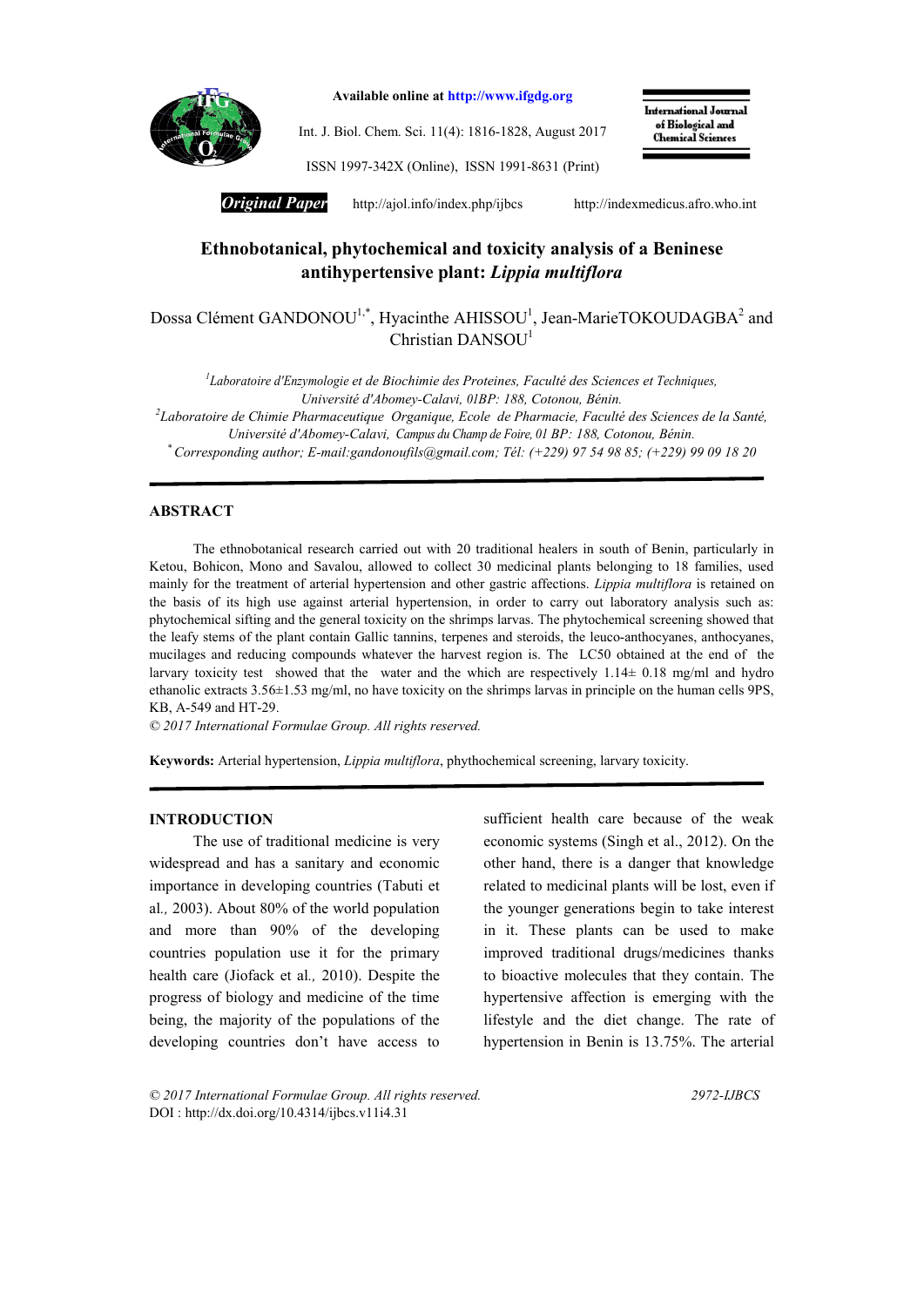hypertension (AHT) is a cardiovascular pathology defined by a very high blood pressure (Organisation Mondiale de la Santé, 2002). In Africa, it contains some ethiopathological distinctive features like a low renin activity or its sodium-dependent character (whitfield, 2009). At present, 28% of the twenty year old Sub- Saharian adult populations are touched with some regional variations in particular, a predominance in the urban regions (Opie et al., 2005; Fourcade et al., 2007). In reference to, the normal blood pressure is inferior to 140/90 mmHg. The arterial hypertension would be responsible for at least 8 million of death per year in the world. The over proportion of people aged 60 and more who take antihypertensive drugs/medicines is established at 46% for the women and 38% for the men. Many factors of risk favor the arterial hypertension like the salt excessive in, food, the modification of food habits with the taking of hyper caloric meals, age, overweight, smoking or drinking alcohol. Often, this pathology is revealed during serious cardiovascular or renal accidents with sometimes, fatal ends (M'Buyanba-Kabangu et al., 2009). The arterial hypertension related diseases are among public health stakes of Benin (Fourn et al., 2005). This is the reason why the epidemiological studies was carried out in rural area of the southern part of the country in Oueme province (Bruneton et al., 2009 ) and some among then concerned more particularly pregnant women. In difficult economic environments, characterized of by high drug, prices, pharmacopoeia and traditional medicine become a significant alternative to health coverage, especially when the medication becomes permanent for the patient suffering with a chronic pathology. Priority was given to the traditional of medicinal plants knowledge in Southern Benin used against arterial hypertension. This us increasing evolution of the number of hypertension is a (Le Cardiologue et al., 2007) challenge for the scientific community. Although there have been important studies on the identification of antihypertensive species, and their biochemical composition (Farnsworthh et al., 2001). Very few studies are interested exclusively in antihypertensive plants in Benin. It is true that the hyperkalemia, hyperuricémie, and hyperglycéridémie were collected in Benin but this study was carried out only in three different districts in South of Benin. An ethnobotanical survey carried out in some Benin pytodistricts on the antihypertensive plants helped to collect 30 species divided up in 18 families. The most commonly used species is *Lippia multiflora*. We wish in to identify in the information (description and systematics, chemical composition, pharmacological data and toxicological data) available on the plant in order to help to reduce the damage caused by this disease.

# MATERIALS AND METHODS Antihypertensive plants inventory

An inventory of knowledge was carried out mainly from bibliographical data (Data base, reference work, publications) completed with survey, helping to list about thirty used plants in Beninto treat the hypertension. From this inventory, a selection of potentially interesting plants to be studied was carried out by applying diverse criteria. First of all the number of documented references, the relevance and the redundancy of the information were revealed. Therefore, a great number of bibliographical references on a frequently used plant in traditional medicine in different countries underpins a certain medicinal interest. The information is relevant, the reason why it is found in many references. However, its redundancy can also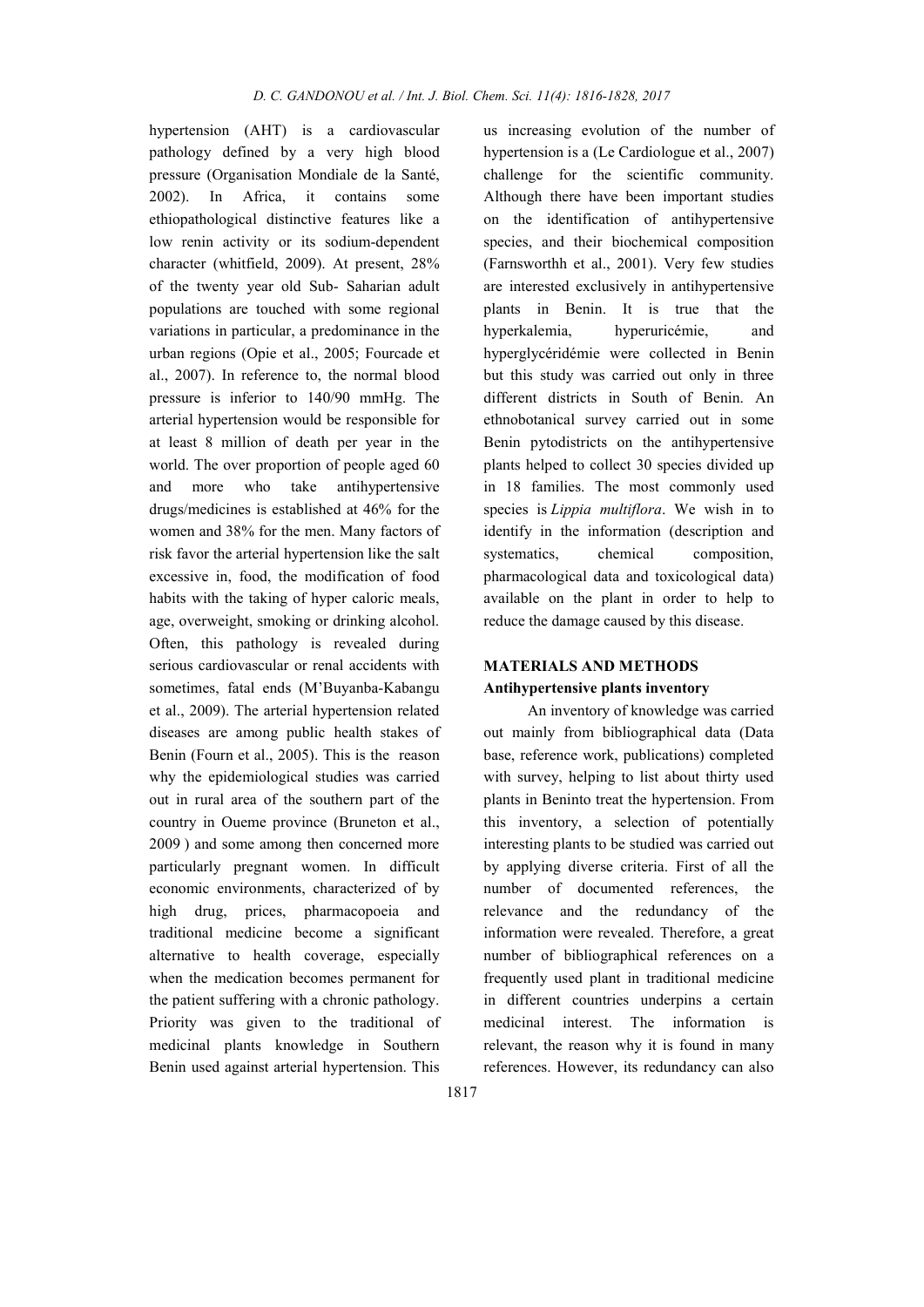be caused by the previous phytochemical studies and the possibility to highlight the original compounds is diminished. Then the chemical composition and the reported biological activities were also taken into account: Some plants which were subjects of inventory were previously studied and the chemical compounds and / or biological activities were already reported. Contrary to the absence of phytochemical work, were an important selection criterion because, it helped to look for the original chemical structures identification which are not described yet. It is the same as the specificity of the use of the plant in the treatment of hypertension.

### Study scope

Our survey was carried out in 2015 in the main towns of the four departments of Benin which are chosen because of their demography and their varied geographical areas. We carried out the survey in the areas devoted exclusively to the marketing of medicinal plants in the markets of these towns. The concerned regions are: Plateau, Mono, Zou and Collines. Precisely, the survey was carried out in the towns of Kétou for the Plateau regions, Houéyogbé for Mono Bohicon and Djidja for Zou and Savalou for Collines.

### Methods

The survey was carried out using the method of Tokoudagba et al., 2010. This study was performed with 20 herbal medicine doctors chosen from the agenda of ''Programme National de la Promotion de la Médécine Traditionnelle''of Benin Ministry of Health. It was carried out in the selected areas in presence of people who master the mother tongues of these regions and the plants. The tools of the survey were composed

of a questonnaire and interviews. During the survey, questions are asked are related to:

 $\triangle$  Used plants to treat the hypertension / high blood pressure

Vernacular names of the used plants.

Parts of the used plants

\* How to make the medicines, and dosage.

Administration and the remedies

We asked questions to traditional herbal medicine doctors and the over-sixties people with traditional knowledge. A selection from the most used species and the helped pharmaco-chemistry point of view after consulting the different data banks, to retain only one species belonging to only one botanical family. This species was harvested from July to August 2015 in their natural habitat in Benin. The botanical determinations are carried out at ''Herbier National ''of University of Abomey Calavi (Benin). We must inderline that this harvested species presents either a similar use in the other traditional pharmacopoeias or other popular uses.

### *Phytochemical analysis*

The phytochemical screening of the extracts was performed according to the method used by Houngbeme et al.(2014): Mayer's and Dragendorff's tests for alkaloids, Fehling's test for free reducing sugars, Fehling's test for glycosides, Liebermann-Burchard's test for triterpenoids, Liebermann-Burchard's test for steroids, frothy test for saponins, Shinoda's and sodium hydroxide tests for flavonoids, ferric chloride test for tannins, Guignard's test for free cyanogenetics derived and Borntrager's test for free anthraquinones.

## *Preparation of the crude extracts*

The decoction and steeping method in conformity with the traditional method of preparation were used according to procedure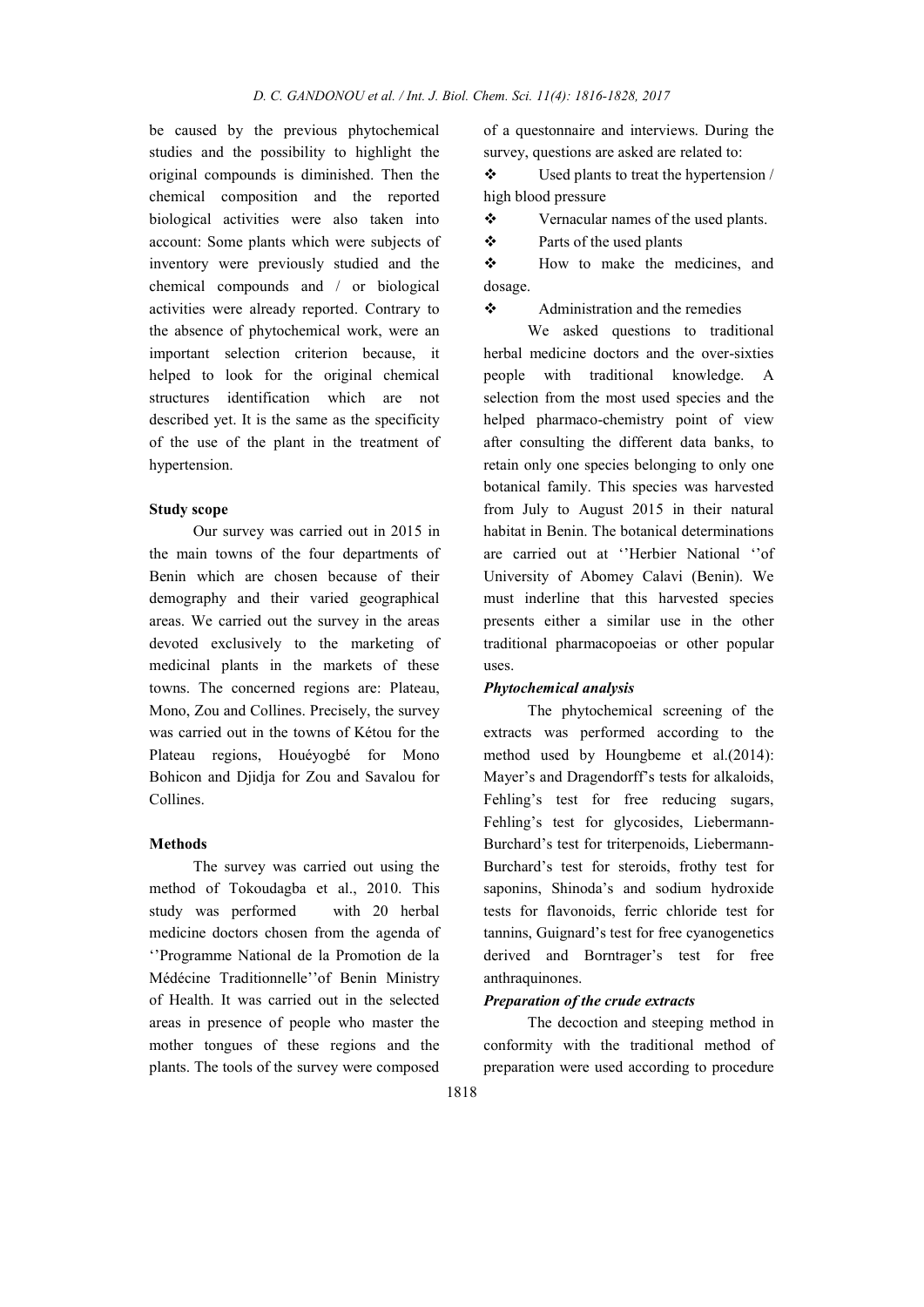of Houngbeme et al., 2014. In this study, two (2) types of extracts: hydroethanolic and watery were prepared for each of the 4 plants so be it a total of 8 extracts. Fifty grams (50g) of the powder of each plant are put in five hundred milliliters (500mL) of solvent (waterethanol (4:6; v/v) for the hydro –ethanol extracts). The mixture in left in continuous agitation during seventy-two hours (72hours) and the obtained macerate is filtered successively three times on hydrophilic cotton. An essay taking of 50g of vegetable powder was intruded in 500 ml of distilled water contained in a saucepan. All is brought to boil on electric sheets during 15 minutes. Then the substance obtained after filtering was evaporated direly at 40°Cwith a Rota vapor (Heidolph Laborata 4000 efficient) coupled with a cooler (Julabo FL 300) of water and the obtained residue is weighed for the yield determination according to the relationship:

Yield  $(\% ) = x 100$ 

Dry obtained extract

Initial of powder

## *Test of larvary toxicity*

The test is performed against Artemia salina Leach by the method of Houngbeme et al*.,* 2014 and the literature as a simple bioassay method for assessment of preliminary toxicity of natural active products. The eggs of Artenia salina were incubated in sea water until hatching of young larvae (48 hours).Then, series of solutions of each tested crud extract at varying and progressive concentrations were prepared. A defined number of larvae (16) were introduced into each solution. All solutions and control solution containing no active substance were left under stirring for 24 hours. Counting under a microscope the number of dead larvae in each solution was used to evaluate the

toxicity of the solution. In the case, where there was death in the control medium, the data was corrected by Abbott's formula: %  $death = [(test - control) / control] x 100$ . Data (dose-answer) are transformed by logarithm and the  $LC_{50}$  were determined by linear regression. Tests were carried out in triplicate. *Identification of vegetable species*

The harvested plant was identified at ''National Herbal of Abomey-Calavi University'' with analytical flora of Benin (Akoègninou et al., 2016).

 $LF =$  Listing number for the considered plant  $X = 100$ <br>Listing total number for all the plants

### RESULTS

## *Inventory of collected antihypertensive plants*

During the survey, the great majority of traditional healers don't quickly identify the arterial hypertension pathology because it doesn't have its equivalent in the traditional system of thought. This observation is true again in the rural environment. On the other hand they cure the characteristic symptoms associated to them: headaches, the heart beat, the tiredness when making effort, dizziness's, heavy sweating; and refer to diseases for a confirmation of their diagnostic in health centers before taken care of them. The causes of the diseases according to traditional doctors include the excessive consumption of animal fats and food salt. The results of this survey were inscribed in the Table1. In order to know the plants mostly used by traditional doctors, we calculated for each of them, the use frequency which represents the percentage of traditional doctors having listed a given species in comparison to the investigated population. The analysis of table1 shows cleanly that *Lippia multiflora* is a plant having the highest use frequency (50%). This result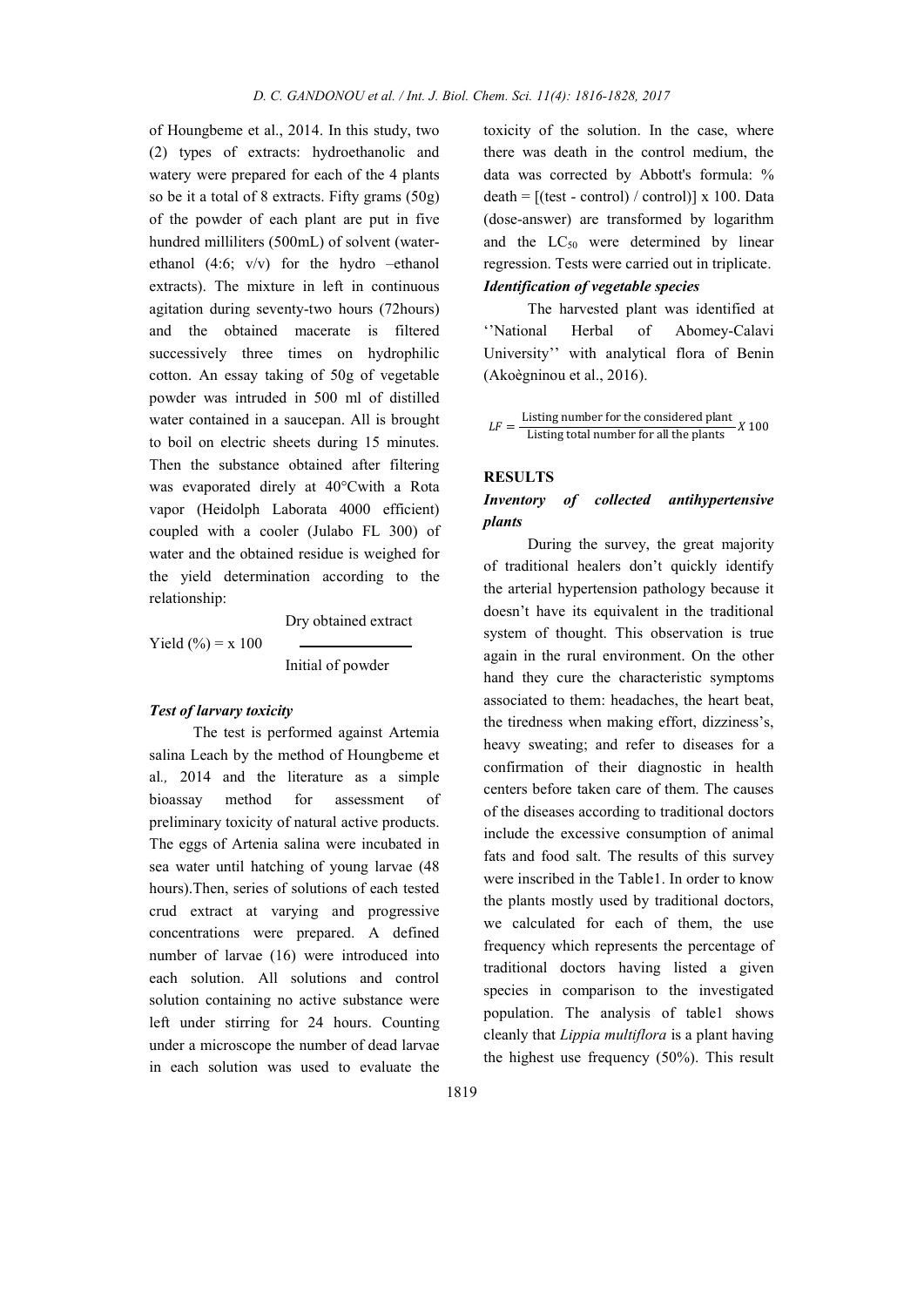enacted us to retain this species to carry out preliminary analysis at laboratory. The Table 2 presents the monograph of this selected plant. This species is harvested between July and august 2015 in the different areas taken into account by the ethno botanical survey. The identification of the species was carried out at Herbier National of university of Abomey Calavi. *Lippia multiflora* is an aromatic plant of 2,5 m height widespread in the sudano-zambezian savannas (Adjanohoun et al*.,* 2002), The leaves put in the same groups of organs inserted at the same level on a stem by four or three, are oblong in form of spearhead or elliptical (Pascula et al., 2001). Their base is angular with slender point, finely toothed edge and covered with whitish little hair below, carrying 7 to 8 pairs of lateral veins. The cylindrical, protuding terminal top part of the plants are from 5 to 20 millimeter long and 4 to 8 millimeters wide arranged at the end of a terminal ramification of the stem. The flowers are small and white or yellowish. The small simple leaves are obtuse Growing in the central and southern countries of America and in tropical Africa, the plant is used in African traditional medicine to treat malaria and arterial hypertension; the characteristic aroma of its leaves gets people use it in from of infusion and tea, hence its name of Gambia tea (Kanko et al., 2004) points out that it is used as anti disinfectant, antipyretic and diuretic. In internal use, the leafy stems, the flowered or fruitful summits of *Lippia multiflora* are used to treat the liver affections (jaundice, hepatitis insufficiency, the beginning of cirrhosis inflammations of gall bladder), the lack of appetite, anemia,

cardiac weakness, dizziness's, palpitations, weakness of nerves, melancholy, physical and intellectual overwork, pernicious access of malaria, the flu, asthma, blood pressure, menopause nervousness, severe jaundice, the chronic ulcers, cold, epilepsy, the bucco-anal and digestive candidoses are cholagogue, choleretic, antispasmodic and antiinflammatory. The roots are antispasmodic and treat abdominal affections and rheumatism. In external use the leafy stems (vulneraire alcoolats 10-20%) cure rhinopharyngites affections, cataracts buccal affections, sprains, burns, wounds, wrinkles, rheumatic pains, and chronic ulcers. They are also antiseptic, tonic, analgesic and healing. The roots are anti-inflammatory and antiseptic.

### *Chemical composition of Lippia multiflora*

The results of the phytochemical screening are summarized into Table 3.

# *Extraction yield*

The yield of the obtained extracts is expressed in form dry extract percentage contained in 100g of the plant powder (Houngbeme et al., 2014). The obtained values are summarized in Table 4.

# *Cytotoxicity activity*

 $LC_{50}$  values of tested extracts were summarized in Table 5below.

The  $LC_{50}$  vary from 0.81 to 1.32 mg/mL for the aqueous then from 2.03 to 5.10 mg/mL for the hydro-ethanolic extracts. In order to appreciate the toxicity degree of the extracts from the values of  $LC_{50}$ , we compared with the correspondence table (Table 6).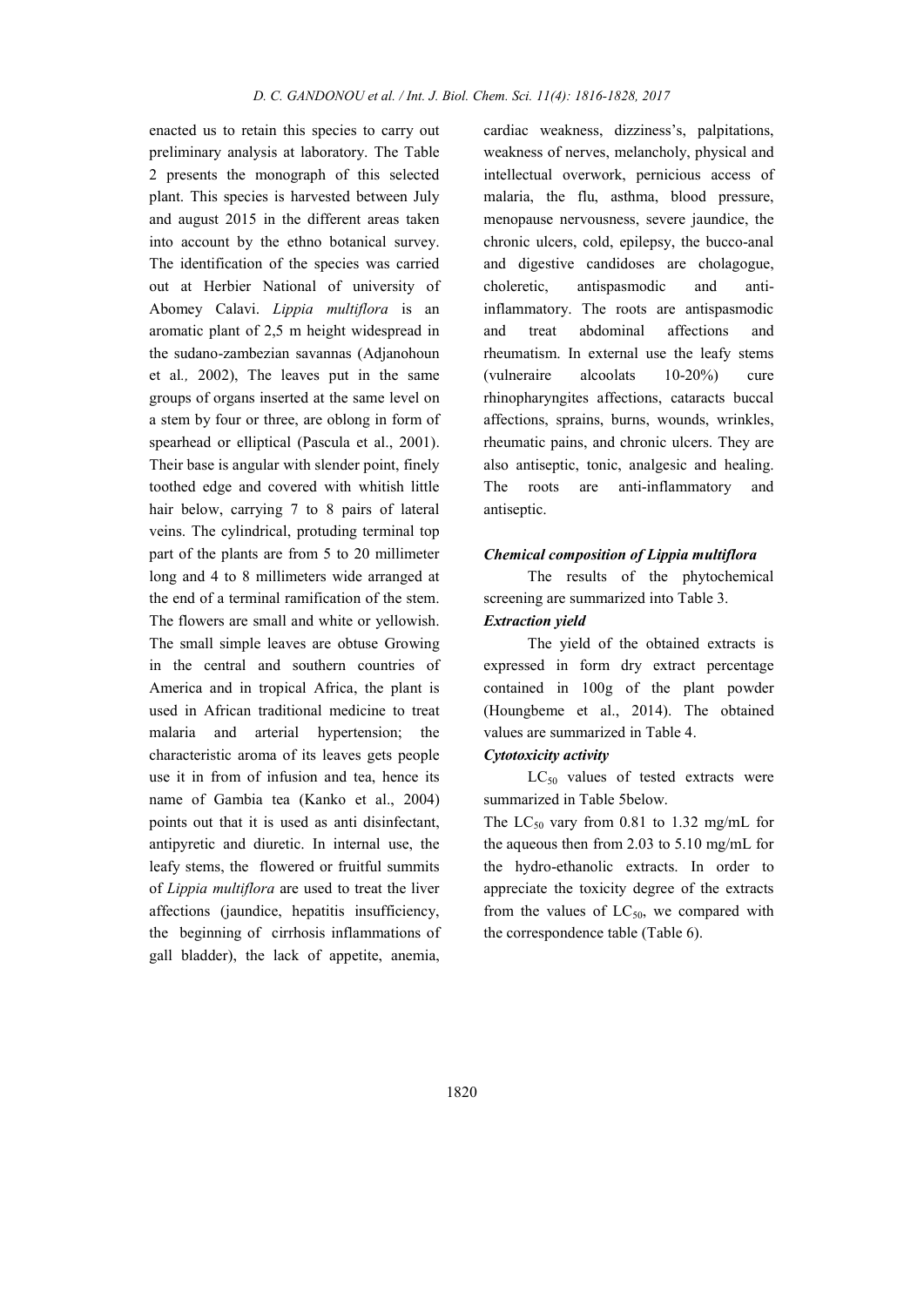| $\mathbf{N}^{\mathsf{o}}$ | Kinds of species        | Mono             | <b>Savalou</b> | Kétou          | <b>Djidja</b> | <b>Number</b>  | Frequency | <b>Families</b> |
|---------------------------|-------------------------|------------------|----------------|----------------|---------------|----------------|-----------|-----------------|
|                           | Lippia multiflora       | 5                | 3              |                |               | 10             | 50        | Verbenaceae     |
| 2                         | Calotropis procera      |                  | $\overline{2}$ | $\Omega$       | $\theta$      | 3              | 15        | Asclépiadaceae  |
| 3                         | Jatropha curcace        | $\boldsymbol{0}$ | $\overline{2}$ |                | $\theta$      | 3              | 15        | Euphorbiaceae   |
| 4                         | Spondias mombin         | 2                | $\overline{0}$ |                | $\theta$      | 3              | 15        | Anacardiaceae   |
| 5                         | Crateva religiosa       | $\theta$         |                | $\overline{2}$ | $\theta$      | 3              | 15        | Capparaceae     |
| 6                         | Securinega virosa       |                  | $\overline{0}$ |                | $\theta$      | 2              | 10        | Euphorbiaceae   |
| 7                         | Acanthospermum hispidum |                  | $\Omega$       |                | $\Omega$      | 2              | 10        | Asteraceae      |
| 8                         | Newbouldia laevis       | $\theta$         |                | $\theta$       |               | 2              | 10        | Bignoniaceae    |
| 9                         | Byrsocarpuscoccineus    | $\theta$         |                | $\Omega$       |               | 2              | 10        | Connaraceae     |
| 10                        | Monodora myristica      |                  | $\Omega$       |                | $\Omega$      | 2              | 10        | Annonaceae      |
| 11                        | Rauvolfia vomitoria     | $\theta$         |                | $\theta$       |               | 2              | 10        | Apocynaceae     |
| 12                        | <i>Ricinuscommunis</i>  | $\theta$         |                | $\theta$       |               | 2              | 10        | Euphorbiaceae   |
| 13                        | Hymenocardia acida      | $\theta$         | $\Omega$       |                |               | 2              | 10        | Euphorbiaceae   |
| 14                        | Pteleopsissuberosa      | $\theta$         |                |                | $\Omega$      | 2              | 10        | Combretaceae    |
| 15                        | Hyptis suaveolens       | $\theta$         |                |                | $\theta$      | 2              | 10        | Lamiaceae       |
| 16                        | Chenopodiumambrosioides |                  | $\theta$       |                | $\theta$      | 2              | 10        | Acesineeae      |
| 17                        | Carica papaya           | $\theta$         |                |                | $\theta$      | $\mathfrak{D}$ | 10        | Caricaceae      |
| 18                        | Nauclea latifolia       | 0                |                | $\theta$       | $\theta$      |                | 5         | Rubiaceae       |

Table 1: List of selected plants during the survey and their frequency in the different areas.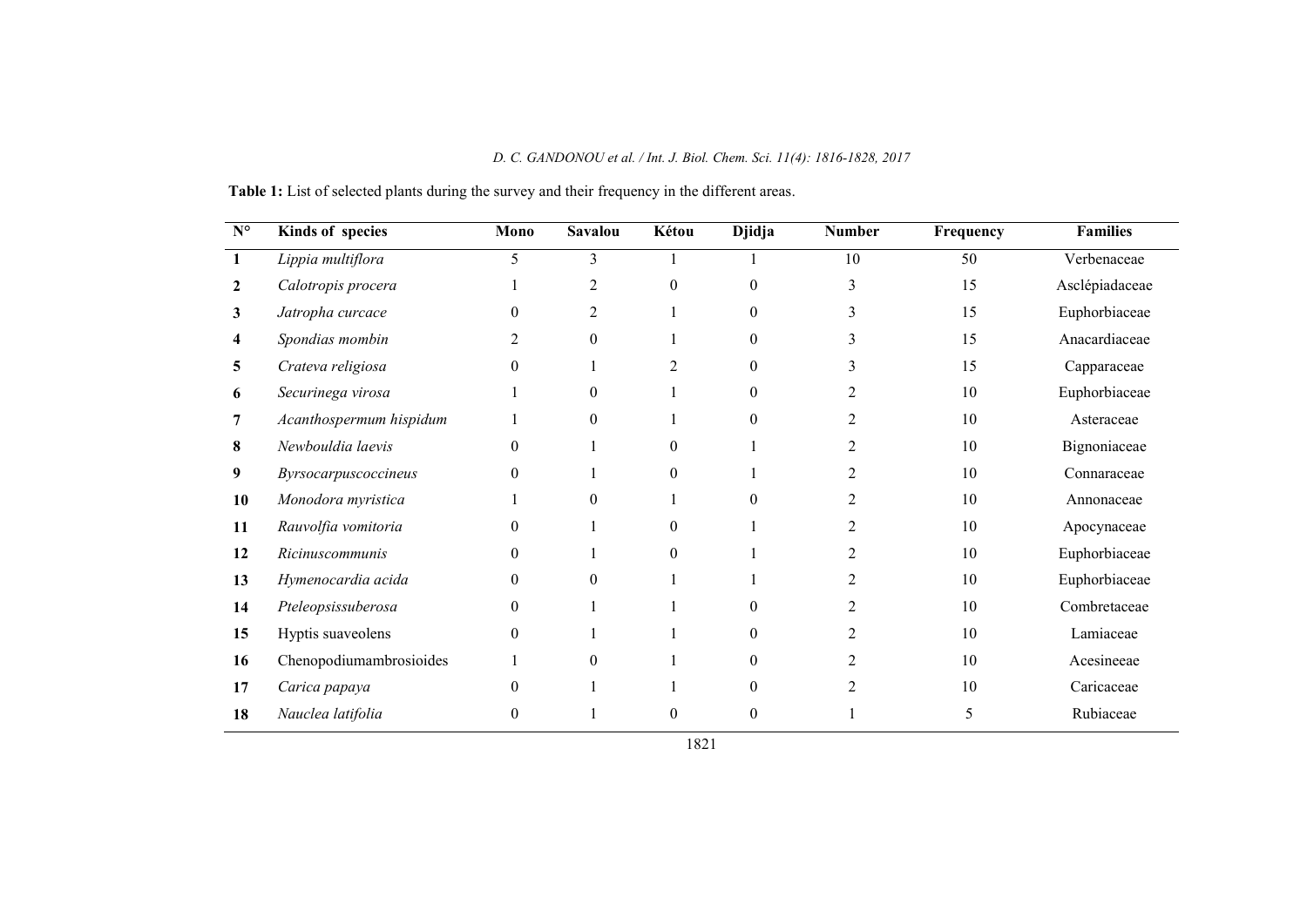| 19 | Opilia celtidifolia      | 0        | $\theta$ |          | $\theta$ |  | Opiliaceae       |
|----|--------------------------|----------|----------|----------|----------|--|------------------|
| 20 | Croton zambezicus        |          | $\theta$ | 0        | $\theta$ |  | Euphorbiaceae    |
| 21 | Piliostigma thonningii   | $\theta$ | $\theta$ | 0        |          |  | Caesalpiniaceae  |
| 22 | Daniellia oliveri        | $\theta$ | $\Omega$ |          | $\theta$ |  | Caésalpianiaceae |
| 23 | Ageratum conyzoides      |          | $\theta$ | $\theta$ | $\theta$ |  | Astéraceae       |
| 24 | Eucalyptus citriodora    | $\theta$ | $\theta$ |          | $\theta$ |  | Myrtaceae        |
| 25 | Xylopia aethiopica       | $\theta$ |          | $\theta$ | $\theta$ |  | Annonaceae       |
| 26 | Eucalyptus camaldulensis |          | $\theta$ | $\theta$ | $\theta$ |  | Myrtaceae        |
| 27 | Elaeis guineensis        | $\Omega$ | $\Omega$ | $\Omega$ |          |  | Myrtaceae        |
| 28 | Uvaria chamae            | $\theta$ | $\Omega$ |          | $\Omega$ |  | Arecaceae        |
| 29 | Citrus aurantifolia      |          | $\Omega$ | $\Omega$ | $\Omega$ |  | Rutacées         |
| 30 | Lannea velutina          | $\Omega$ |          | $\theta$ | $\Omega$ |  | Anacardiaceae    |

*D. C. GANDONOU et al. / Int. J. Biol. Chem. Sci. 11(4): 1816-1828, 2017*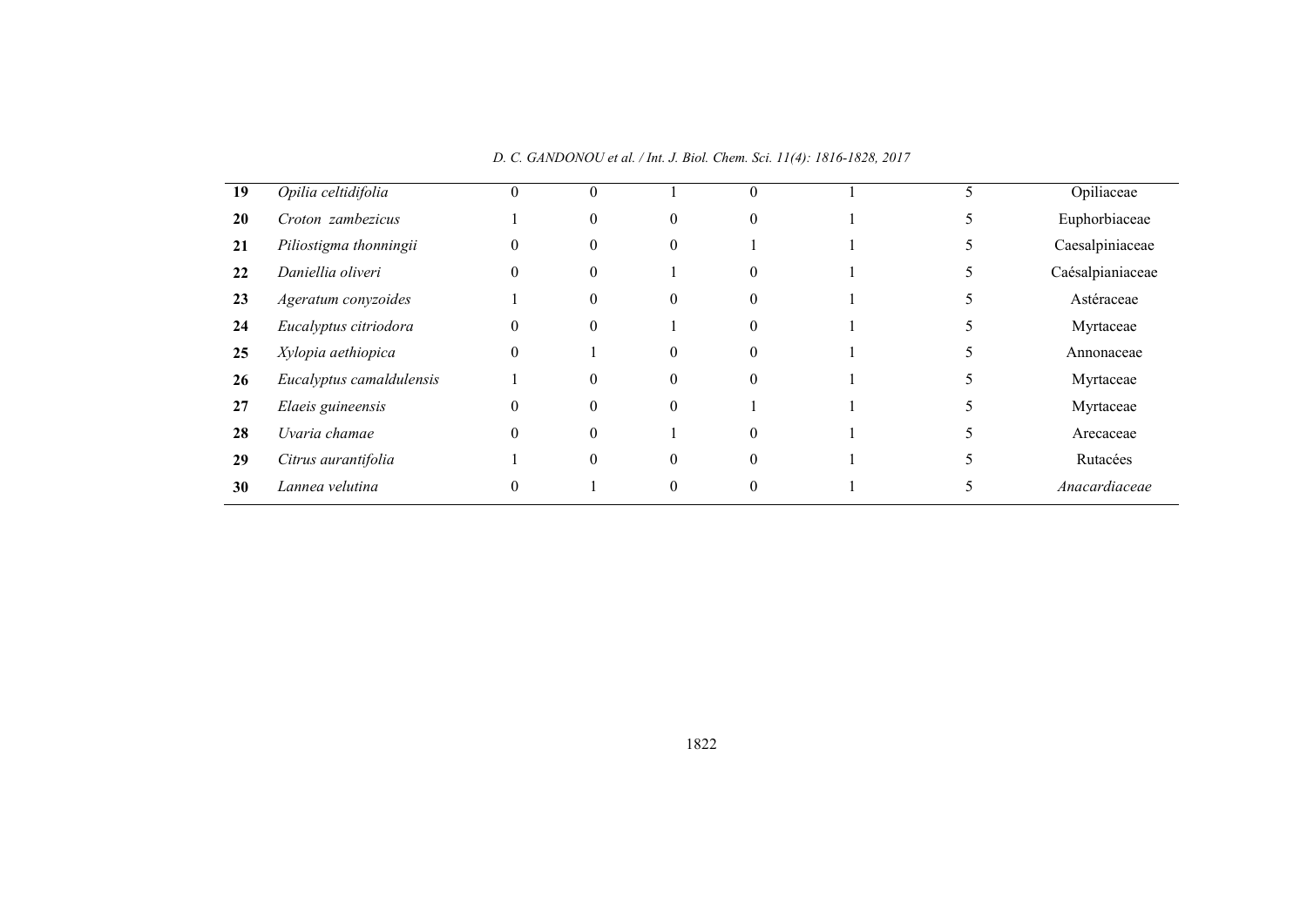*D. C. GANDONOU et al. / Int. J. Biol. Chem. Sci. 11(4): 1816-1828, 2017*

Table2: Monograph of *Lippia multiflora.*

| <b>Species</b>       | <b>Family name</b> | Vernacular                                                                                  | Morphology,<br>geographical<br>distribution                                                                                     | Ethnobotanical data                                                                                                                                                                                                                                                                              | <b>Identified substances</b>                                                                                                                                                                                                                                                                             | <b>Described</b><br>activity                                                                                              | <b>References</b>                          |
|----------------------|--------------------|---------------------------------------------------------------------------------------------|---------------------------------------------------------------------------------------------------------------------------------|--------------------------------------------------------------------------------------------------------------------------------------------------------------------------------------------------------------------------------------------------------------------------------------------------|----------------------------------------------------------------------------------------------------------------------------------------------------------------------------------------------------------------------------------------------------------------------------------------------------------|---------------------------------------------------------------------------------------------------------------------------|--------------------------------------------|
| Lippia<br>multiflora | Verbenaceae        | Fon : Aglala,<br>Aklala<br>Yoruba: Efintin,<br>Kanhoun<br>Mina: Avundati<br>Sahoue: Vundati | A straight aromatic<br>plant of 2,5m height<br>widespread in the<br>sudano-zambeziean<br>and the subtropical<br>africa savannas | The decoction of the whole plant<br>is used against cough, toothache,<br>anaemia, general weakness, hiver<br>affection (jaundice, liver<br>insufficiency, beginning of<br>cirrhose gall bladder<br>inflammations) loss of appetite,<br>anaemia, cardiac, weakness,<br>dizzinesses, palpitations, | $\alpha$ -thujene; $\alpha$ -pinene;<br>Camphene; Sabinene; β-pinene;<br>Myrcene; $\alpha$ -phellandrene;<br>$\alpha$ -terpinene; P-cymene;<br>Limonene;<br>Eucalyptol $(E)$ - $\beta$ -ocimene<br>$\gamma$ -Terpinene; Terpinolene<br>Camphor Terpinene-4-ol<br>Thymol Carvacrol<br>$\alpha$ -terpineol | Antibacterial<br>Antiradicalar<br>Haemolitic<br>Antalgic<br>Antipyretic<br>Antioxydizing<br>Antifungicidal<br>Antimalaria | Arbonirier,<br>2009 et<br>Malgras,<br>1992 |
|                      |                    |                                                                                             |                                                                                                                                 | weakness of nerves, melancholy,<br>physical and mental over work,<br>perncious access of Malaria,<br>shivers flu, asthma, low blood<br>pressure, Menopause nervousness,<br>Severe jaundice, Sleepdisease,<br>chronic, ulcers, cold, epilepsy<br>bucco-anal and digestive<br>candidoses           | Thymyle Acetate<br>B-caryophyllene<br>Germacrene-D<br>Elemol Caryophyllene oxide<br>Monoterpene hydrocarbon<br>Sesquiterpene hydrocarbon<br>Oxygenated terpenes                                                                                                                                          |                                                                                                                           |                                            |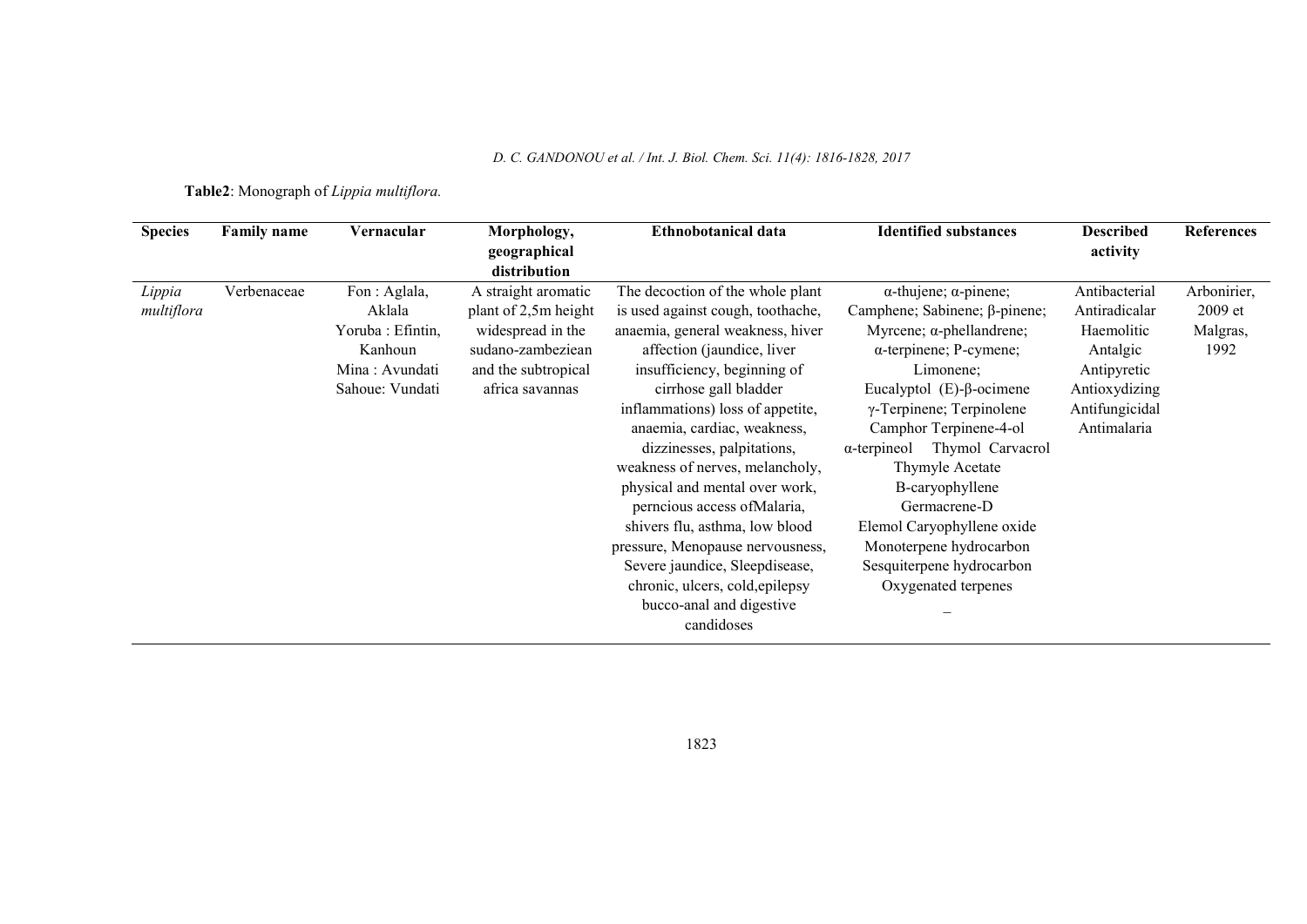### *D. C. GANDONOU et al. / Int. J. Biol. Chem. Sci. 11(4): 1816-1828, 2017*

| Harvest area | Al                       | <b>TAC</b>               | <b>TAG</b> | Fl                       | Ant     | Leu              | Qn                       | SP                       | Тp             | <b>St</b> | Cv                       | Mu             | $\mathbf{C}\mathbf{m}$   | $\mathbf{C}$ r | HI                       | $O-H$                    | C-H                      | $H-C$                    |
|--------------|--------------------------|--------------------------|------------|--------------------------|---------|------------------|--------------------------|--------------------------|----------------|-----------|--------------------------|----------------|--------------------------|----------------|--------------------------|--------------------------|--------------------------|--------------------------|
| Savalou      | $\overline{\phantom{a}}$ | $\overline{\phantom{0}}$ | ---        | $^{++}$                  | $^{++}$ | $^{++}$          | $\,$                     | $\overline{\phantom{0}}$ |                | $^{++}$   | $\overline{\phantom{a}}$ | $^{++}$        | $\overline{\phantom{a}}$ |                |                          |                          | $\overline{\phantom{0}}$ | $\overline{\phantom{0}}$ |
| Djidja       |                          | $\sim$                   | ---        | $-$                      | $^{++}$ | $^{\mathrm{++}}$ | -                        | $\overline{\phantom{0}}$ | $^{++}$        | $^{++}$   | $\overline{\phantom{a}}$ | $^{++}$        | $\sim$                   | $^{++}$        |                          | $\overline{\phantom{a}}$ | $\sim$                   | $\overline{\phantom{a}}$ |
| Kétou        | $\overline{\phantom{0}}$ | $-$                      | ---        | $^{++}$                  | $^{++}$ | $^{++}$          | $\sim$                   | $\overline{\phantom{0}}$ | $^{++}$        | $^{++}$   | $\sim$                   | $^{++}$        | $\sim$                   | $^{++}$        | $\overline{\phantom{a}}$ | $\sim$                   | $\sim$                   | $\sim$                   |
| Houéyogbé    |                          | $\sim$                   | ---        | $\overline{\phantom{0}}$ | $^{++}$ | $^{++}$          | $\overline{\phantom{a}}$ | $\sim$                   | $^{++}$        | $^{++}$   | $\sim$                   | $^{++}$        | $^{++}$                  | $^{++}$        | $\overline{\phantom{a}}$ | $\overline{\phantom{a}}$ | $\sim$                   | $\sim$                   |
| Totaux       |                          |                          | 4          |                          | ↵       | ↵                | $\theta$                 | $\theta$                 | $\overline{4}$ | ↵         |                          | $\overline{ }$ |                          | 4              |                          |                          |                          |                          |

## Table 3: Results of phytochemical screening.

TAG : Tanins galliques ; TAC : Tanins catéchiques ; Al : Alcaloïdes ; Fl : Flavonoïdes ; St : Stéroïdes ; Tp : terpènes ; Leu : Leucoanthocyanes ; Ant : Anthocyanes ; Mu : Mucilages ; O-H : O-Hétérosides ; C-H : C-Hétérosides ; Hl : Hétérosides libres ; Cr : Composés réducteurs ; Cm : Coumarines ; Hc : Hétérosides cardiotoniques ; Qn : Quinones ; Sp : Saponosides ; Cy : dérivés cyanogéniques

++ : Réaction fortement positive ; + : réaction positive ; - : réaction négative

## Table 4: Summary of the extractions yields.

| Harvest area | Extraction yield $(\% )$ |                         |  |  |  |  |  |
|--------------|--------------------------|-------------------------|--|--|--|--|--|
|              | <b>Acqueous extract</b>  | Hydro-ethanolic extract |  |  |  |  |  |
| Savalou      | 10,58                    | 24,77                   |  |  |  |  |  |
| Houéyogbé    | 14,94                    | 15,01                   |  |  |  |  |  |
| Djidja       | 23,54                    | 19,77                   |  |  |  |  |  |
| Kétou        | 7.24                     | 11,54                   |  |  |  |  |  |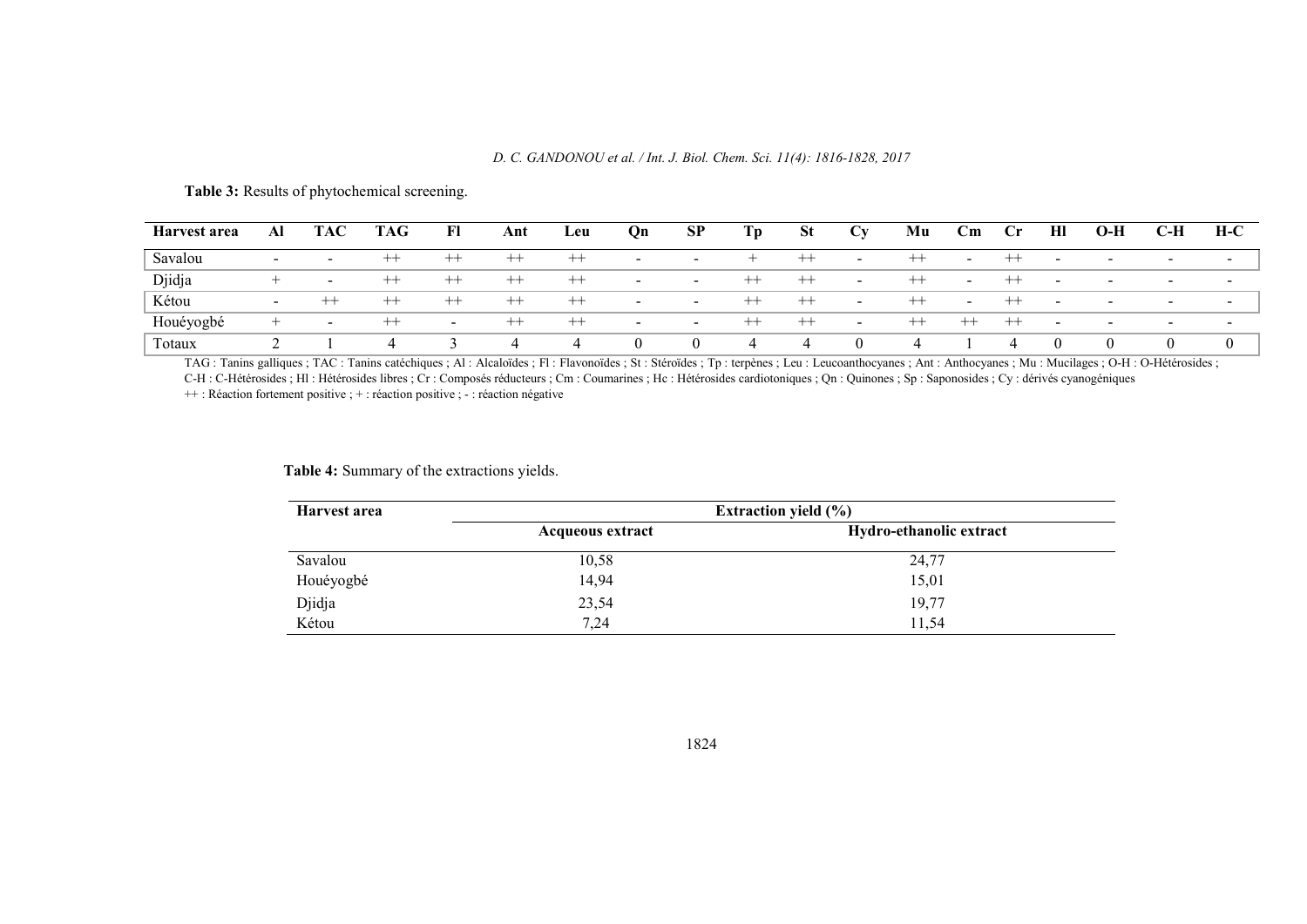| Harvest area | (mg/mL)                |                         |  |  |  |  |
|--------------|------------------------|-------------------------|--|--|--|--|
|              | <b>Aqueous extract</b> | Hydro-ethanolic extract |  |  |  |  |
| Savalou      | 1.28                   | 2,03                    |  |  |  |  |
| Houéyogbé    | 0.81                   | 5,10                    |  |  |  |  |
| Djidja       | 1,15                   | 2.31                    |  |  |  |  |
| Kétou        | 1.32                   | 4.81                    |  |  |  |  |

Table 5:  $LC_{50}$ values of the different tested extracts.

Table 6: Correspondence between LC<sub>50</sub> and toxicity.

| $LC_{50}$                                             | Toxicité       |
|-------------------------------------------------------|----------------|
| $LC_{50} \ge 100 \text{ µg/mL}$                       | (non toxique)  |
| 100 μg/mL > LC <sub>50</sub> $\geq$ 50μg/mL           | $+$ (faible)   |
| 50 $\mu$ g/mL > LC <sub>50</sub> $\geq$ 10 $\mu$ g/mL | $++$ (modérée) |
| $LC_{50}$ < 10 µg/mL                                  | $++$ (forte)   |

- : atoxic; +: weak toxicity; ++: moderate toxicity; +++: high toxicity.

### DISCUSSION

The secondary metabolites emphasized in the survey areas, are put in table 3. It emerges from this table that the tested plant is rich in phytochemical compounds. The leafy stems contain gallic tannins, terpenes and steroids, leuco-anthocyanes, anthocyanes, mucilages and reducing compounds no matter what the harvest area is. The species contain also flavonoids except the samples harvested at Houéyogbé. We can say that these chemical groups are the most present in the plant. Moreover, notice that the plant doesn't contain cyanogenic derivatives and carditonic heterosides which are toxic substances that its health security (N'guessan et al., 2010). The present chemical groups in the plant possess different pharmacological properties: antiœdema, anti –inflammatory, antibacterial, antiviral, antifungicidal and antiseptic. The presence of terpenes in the plant corroborates with the works when the isolated terpenic

molecules of *Lippia multiflora.* It was reported that the tanins present a weak antibacterial, activity antiviral, antiinflammatory, anti-hypertensives, antimutagene, immuno-stimulating, antitumorous, anti-diarrhoea activity relatively high. The coumarines have also anticurdling, antioxydizing, and anti-inflammatory properties. We also notice antiviral, antitumorous, anti-inflammatory, antiallergic and anticancerous activities in flavonoids. The tannins and the flavonoids have a proved antihypertensive activity (Ndiaye et al*.,* 2004; Ndiaye et al., 2005); so their presence would justify that the plant is highly used by traditional healers to combat this pathology (Jouvelet et al., 2000). The tested plant containing these different chemical groups these pharmacological properties cited above, mainly anti-hypertensive activity of tannins and flavonoids. The yield rate is 17.77% for the hydro-ethanolic extracts and 13.77% for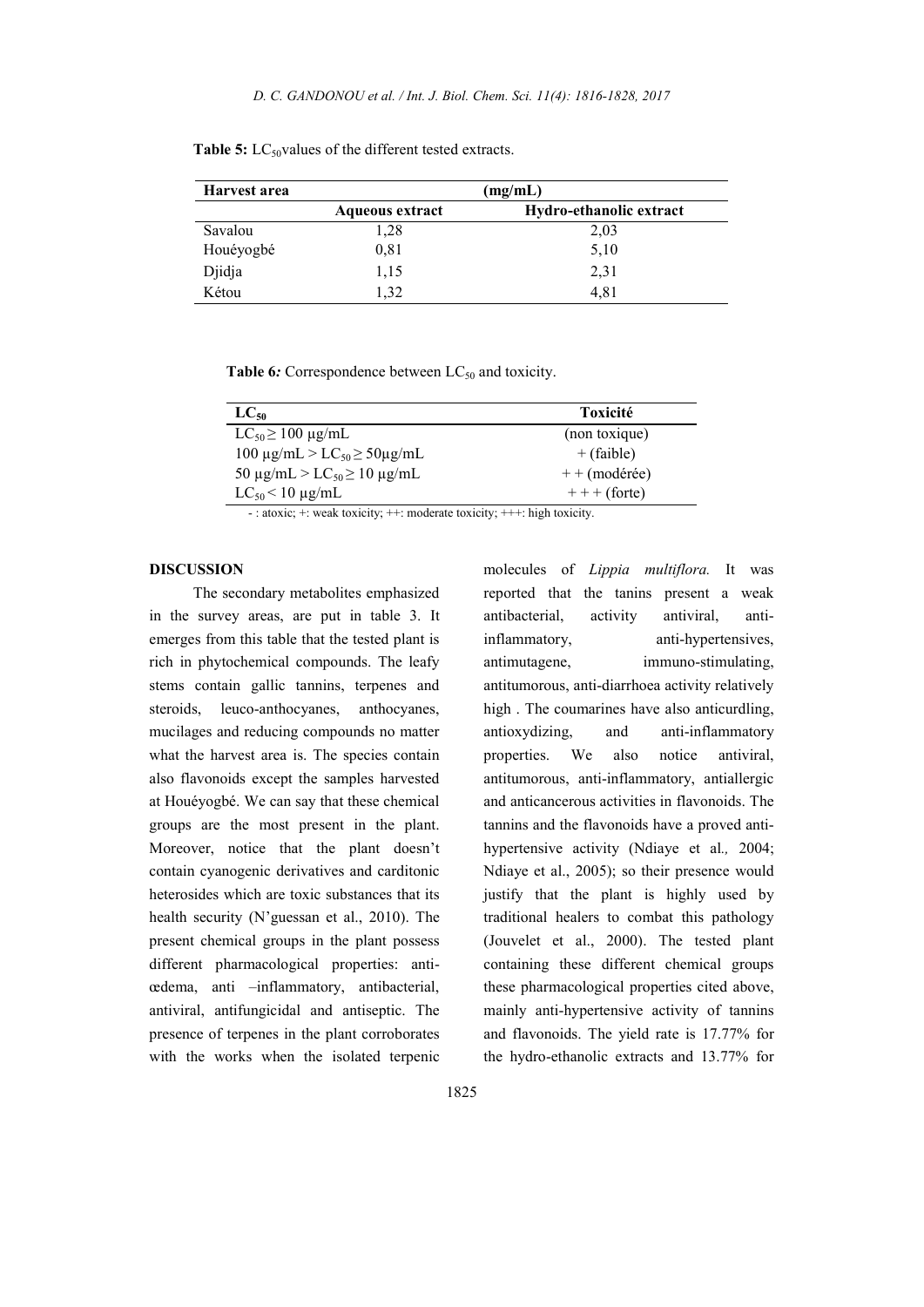the aqueous extracts. We conclude in view of these values that the mixture (water-ethanol) extracts the great part of chemical principles. Therefore, the great number of this plant compounds is polar. The  $LC_{50}$  values analysis of tested extracts compared with the correspondence table below, allows us to say that the tested extracts are not toxic in the range of the analysed concentrations because the  $LC_{50}$  obtained are superior to the fixed limit (0,1 mg/ml). The ataxic character of these extracts proved by the general test of toxicity confirms the phytochemical screening results which showed the absence of cardio tonic heterosides, cyanogenic derivatives and quinonic derivatives that are generally toxic compounds. When we consider the correlation between the cytotoxicity on the shrimps larvas and on the 9PS and KB cells (Human nasopharyngeal Carcinoma) on the one hand (Pelka et al*.,* 2000), the A-549 cells of pulmonary carcinome and the HT-29 cells of colon on the other hand (Carballo et al*.,* 2002), we can say subject to further the researches, that the tested extracts are free of cytotoxic activity. We notice for all the obtained graphs that the correlation coefficient  $R<sup>2</sup>$  is superior to 0.8. There is a good correlation between the applied concentrations and the obtained responses. Moreover, we notice that the larvas are sensitive to the tested extracts. The number of dead larvas grows with the concentration, so the sensitivity of the larvas to the extracts follous relationship of dose-response. The Table 6 below summarizes the different values of lethal halfconcentrations obtained. These values show the concentrations necessary to 50% of larvary population survival in the tested solutions.

### Conclusion

The ethnobotanic survey carried out in the main towns of four Benin regions helped to know the therapeutic use of the medical herbs/plants currently used by people to treat the arterial hypertension. Among the plants which have been object of inventory, only *Lippia multiflora* is frequently used. Our research enatted us to show that this plant is rich in chemical groups which justifies, in principle its anti-hypertensive potentiality. The shrimp's larvas are tolerant to aqueous and hydro-ethanolic extracts thus the leafy stems of the plant don't have in principle any noxious effects on9PS, 9KB, A-549 and HT-29 human cells. This preliminary study contributes to the development of Benin flora and is worth furthering in evaluating the antihypertensive power of the troop types of extracts and in qualifying the chemical groups proved responsible for this activity.

### COMPETING INTERESTS

The authors declare that they have no competing interests.

### AUTHORS' CONTRIBUTIONS

All the authors' participle in writing, giving feedback on this manuscript, have read and approved the final manuscript.

### ACKNOWLEDGEMENTS

We sincerely thank all the traditional doctors who accept to share their knowledge with us to reach the objective of this work. We also thank Dr. Alban Gout on HOUNGBEME and M. Gilda's HOUNKANRIN for their technical assistances.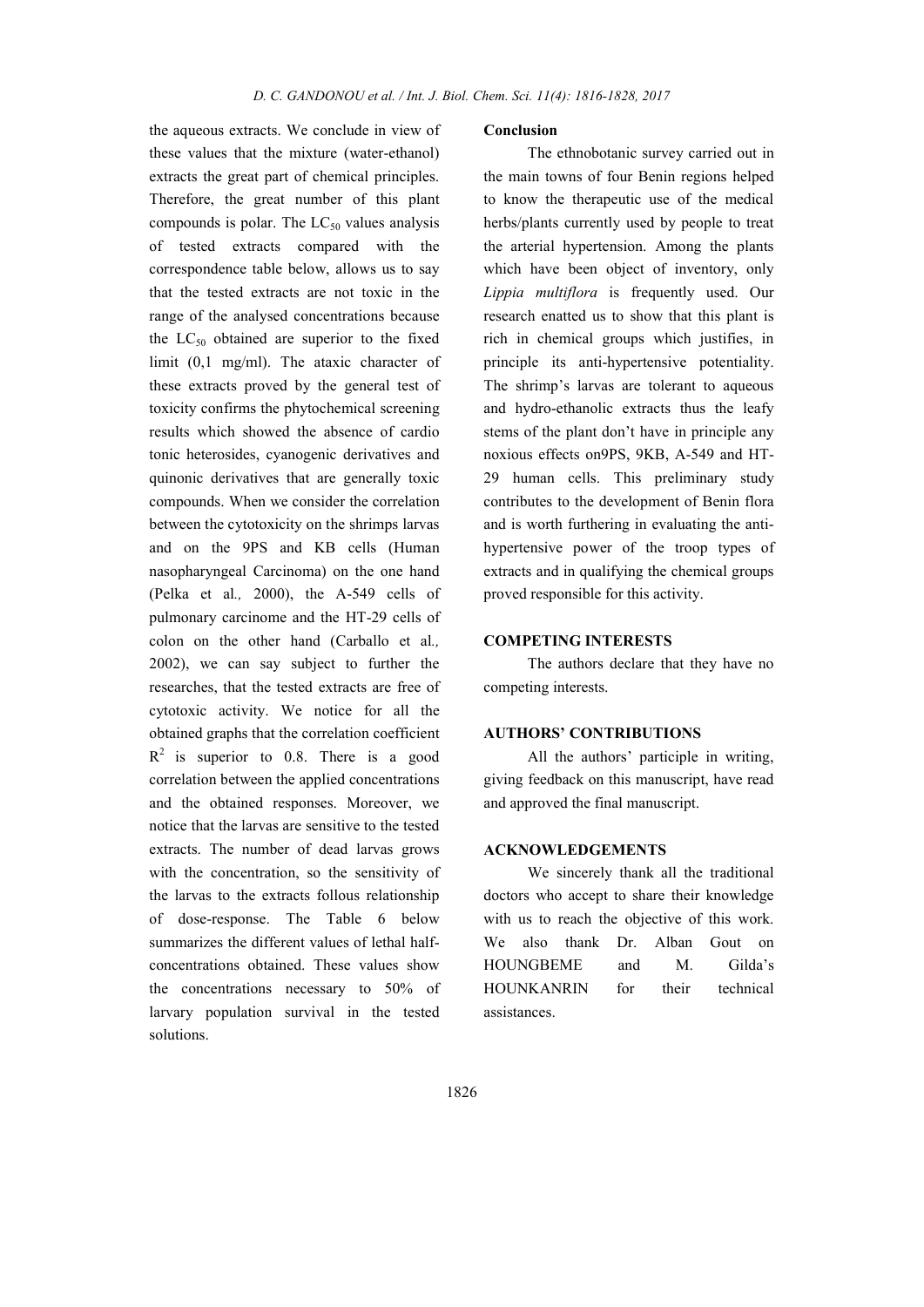## **REFERENCES**

- Adjanohoun EJ, de Souza S. 2002. Guide pratique de phytothérapie: la santé par les plantes, 100 plantes médicinales utiles au Bénin, Centre de Biodiversité, CENPREBAF, Cotonou (Bulletin Régional d'Information, 4).
- Akoègninou A, vanderBurg WJ, Vander LJG. 2016. *Maesen, Flore Analytique du Bénin*. Backhuys Publishers; 1043p.
- Bruneton J. 2009. *Pharmacognosie, Phytochimie, Plantes Médicinales* (4ème édn). Tec et Doc: Paris; 1120.
- Carballo JL, Hernandez-Inda ZL, Pérez P, Garcia-Gràvalos MD. 2002. A comparison between two brine shrimp assays to detect *in vitro* cytotoxicity in marine natural products. *BMC Biotechnology,* 2: 17.
- Fabricant DN, Farnsworth. 2001. The value of plants used in traditional medicine for drug discovery. *Environmental Health Perspectives,* 109: 69-75.
- Fourn L. 2005. Principaux enjeux de la santé publique au Bénin, Conférence du 21 décembre 2005 de l'IREEP, Cotonou, Bénin.
- Fourcade L, Paule P, Mafart B. 2007. Hypertension artérielle en Afrique subsaharienne actualité et perspectives. *Médecine Tropicale,* 67: 559-567.
- Houngbeme AG, Gandonou C, Yehouenou B, Kpoviessi SDS, Sohounhloue D, Moudachirou M, gbaguidi FA. 2014. Phytochemical analysis, toxicity and antibacterial activity of benin medicinal plants extracts used in the treatment of sexually transmitted infections associated with hiv/aids. *Int. J. Pharm. Sci. Res.,* 5(5): 1739-1745

Jouvelet B, Kedzierska A. 2000. *Guérisseurs* 

*et Féticheurs la Medicine Traditionnelle en Afrique de l'Ouest.* Edition alternative : Paris ; 144P 2000.

- Kanko C, Koukoua G, N'Guessan Y, Fournier J, Pradère JP, Toupet L. 2004. Contribution à l'étude phytochimique de *Lippia multiflora* (verbenaceae). *Comptes Rendus Chimie,* 7: 1029-1032.
- Le Cardiologue. 2007. Spécial HTA. Comité français de lutte contre l'hypertension artérielle, 306, Novembre 2007.
- M'Buyamba-Kabangu JR, Biswika RT, Thijs Tshimanga L, Ngalula FM, Disashi T, Kayembe PK, Richart T, M'Buyamba-Kayamba JR, Lepira FB, Staessen JA. 2009. In-hospital mortality among black patients admitted for hypertensionrelated disorders in Mbuji
- Mapongmetsem PM, SabangNT. 2010. Ethnobotanical uses of medicinal plants of two ethno ecological regions of Cameroon. *International Journal of Medicine and Medical Sciences*, 2(3): 60-79.
- Ndiaye M, Chataigneau M, Lobysheva I, Chataigneau T, Schini-Kerth VB. 2005. Red wine polyphenol-induced, endothelium-dependent NO-mediated relaxation is due to the redoxsensitive PI3-kinase/Akt-dependent phosphorylation of endothelial NOsynthase in the isolated porcine coronary artery. *Faseb Journal*, 19: 455- 7.
- N'guessan KA, Yao-Kouamé A. 2010. Filière de commercialization et usage des feuilles de *Lippia multiflora* en Cote d'ivoire. *Journal of Applied Biosciences*, 29: 1743-1752.
- Organisation Mondiale de la Santé. 2002. Médecine traditionnelle : Rapport du